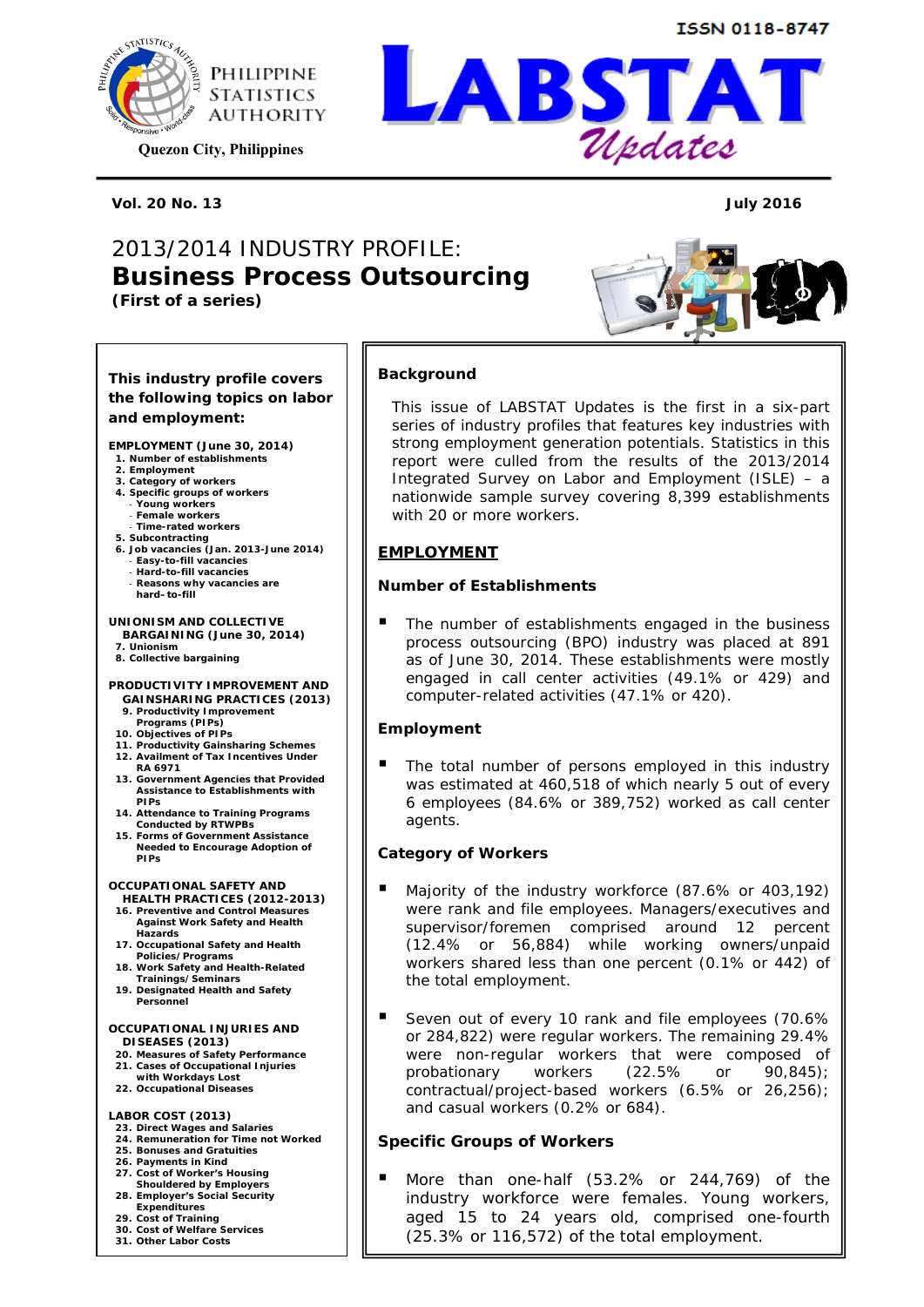- Time-rated workers accounted for the bulk of the workforce at 99.8% or 459,486, majority of which were fulltime workers (99.4% or 456,860) that were paid on monthly basis (81.9% or 374,387); daily basis (9.3% or 42,565); and hourly basis (8.7% or 39,907).
- Only a minimal proportion of part-time workers were employed by the industry (0.6% or 2,627).

## *Subcontracting*

- Almost two-thirds (63.3% or 564) of total establishments outsourced the services of 12,350 agency-hired workers for activities done within the premises of the establishments.
- About thirteen percent (13.5% or 120) of the total establishments were engaged in subcontracting of activities done off-site.

#### *Job Vacancies*

- A total of 325,470 job vacancies were available in the labor market from January 2013 to June 2014. Of these, seven out of every eight vacancies were easy-to-fill occupations (87.4% or 287,430) while the rest were hard-to-fill occupations (12.6% or 41,040).
- Two out of five (38.7% or 15,878) hard-to-fill occupations were customer service representatives/ associates. The other top hard-to-fill occupations include other computer professionals (6,648); other finance and sales associate professionals (4,949); system analysts and designers (3,403); and receptionists and information clerks (2,062).
- The lack of needed competency/skill among applicants (534); lack of experience (237); and expectation for high salary (146) were the main reasons why job vacancies were considered hard-to-fill by establishments.

#### **UNIONISM AND COLLECTIVE BARGAINING**

 The business process outsourcing industry remained to be union free with no reported unionized establishment in 2014.

#### **PRODUCTIVITY IMPROVEMENT AND GAINSHARING PRACTICES**

#### *Productivity Improvement Programs (PIPs)*

- To improve productivity in the workplace, more than half (53.6% or 472) of the 880 establishments in the BPO industry had implemented various productivity improvement programs (PIPs) in 2013. Of these 472 establishments with PIPs, two-thirds (66.7% or 315) were establishments engaged in call center activities.
- Specifically, more than 40% of the establishments implemented 5S Good Housekeeping (48.1%); Suggestion/ Feedback Scheme (47.5%); and Total Quality Management (42.6%).

## *Objectives of PIPs*

- Three out of every 5 establishments with PIPs (60.8%) in the BPO industry identified reduction of customer complaints as the main objective of their programs.
- Other main objectives of PIPs as cited by establishments include: to shorten process cycle time (40.5%); to increase profit (37.3%); to improve product quality (37.1%); and to reduce wastage (30.7%).

## *Productivity Gainsharing Schemes*

 More than one-fourth (28.4% or 134) of BPO establishments with PIPs provided gainsharing schemes at the workplace. Of these, five out of every six establishments (82.8%) granted performance bonuses to its employees.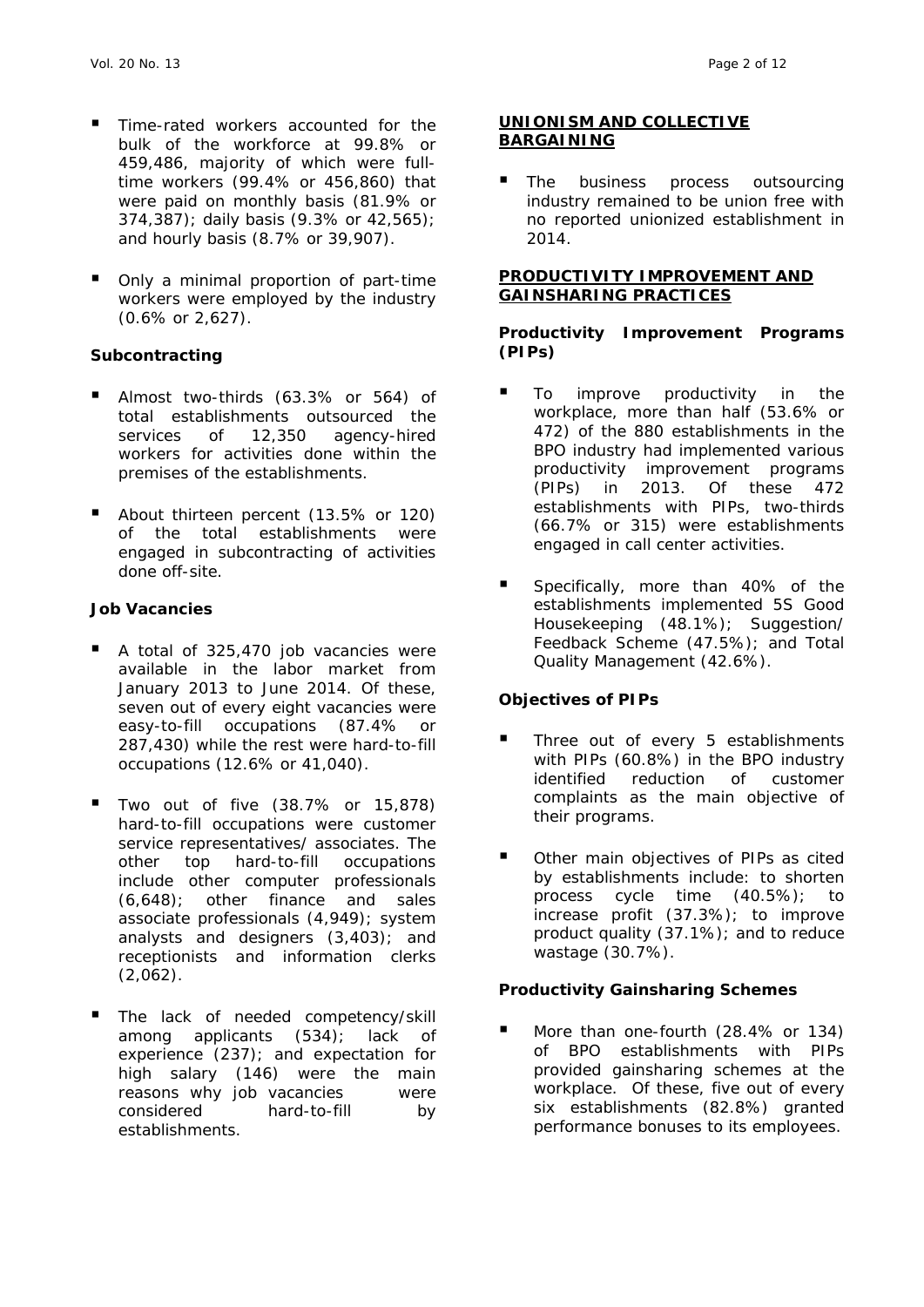#### *Availment of Tax Incentives Under RA 6971*

 Only 1 establishment engaged in medical transcription activities availed of the tax incentives provided by the government under RA 6971 otherwise known as *Productivity Incentives Act of 1990*.

#### *Government Agencies Providing Assistance to Establishments with PIPs*

 Some (4% or 19 establishments) were provided assistance by the Department of Labor and Employment in the development and implementation of their PIPs.

#### *Attendance to Training Programs Conducted by RTWPBs*

 Of the training programs conducted by the *Regional Tripartite Wages and Productivity Boards (RTWPBs)*, the 5S (Good Housekeeping) was attended by most BPO establishments at 4.0% (19). The other training attended by 7 establishments was on Service Quality.

#### *Forms of Government Assistance Needed to Encourage Adoption of PIPs*

- Six out of every 10 BPO establishments believed that in order to encourage more establishments to adopt PIPs, the government should assist in the provision of trainings (61.5%) and dissemination of information materials (60.1%) to establishments.
- A little over one-third (36.7% or 323) of establishments considered consultation as another area where the government's support is needed in as far as adoption of PIPs is concerned.

#### **OCCUPATIONAL SAFETY AND HEALTH PRACTICES**

#### *Preventive and Control Measures Against Work Safety and Health Hazards*

As part of its preventive and control measures against work safety and health hazards, more than 80% of the total 880 BPO establishments conducted periodic/annual medical examination for their workers (84.7%) and implemented smoke-free workplace (83.4%) measures in 2012- 2013.

 Other measures adopted include posting of safety signages or warnings (76.4%) and emergency response preparedness activities for earthquake, fire, chemical spills, etc. (75.0%).

## *Occupational Safety and Health Policies/Programs*

 Two out of every three BPO establishments implemented the following occupational safety and health policies/programs: drug-free workplace (66.5%); anti-sexual harassment (66.0%); and emergency responses preparedness (64.1%).

#### *Work Safety and Health-Related Trainings/Seminars*

- For the employees to be more informed and equipped on work-safety and health-related matters, establishments in the BPO industry provided various work safety and health-related trainings/seminars that include fire safety training (67.0%); emergency preparedness (42.0%); and stress management (30.7%).
- Other health-related trainings/seminars conducted include 40-hour basic occupational safety and health training (23.6%); drug-free workplace training (22.3%); and smoke-free workplace/ tobacco control in the workplace (20.8%).

#### *Designated Health and Safety Personnel*

Seven out of every 10 BPO establishments (70.5% or 620) designated safety officers as their health and safety personnel in their establishments, one-fifth (19.4% or 120) of which were accredited by the DOLE.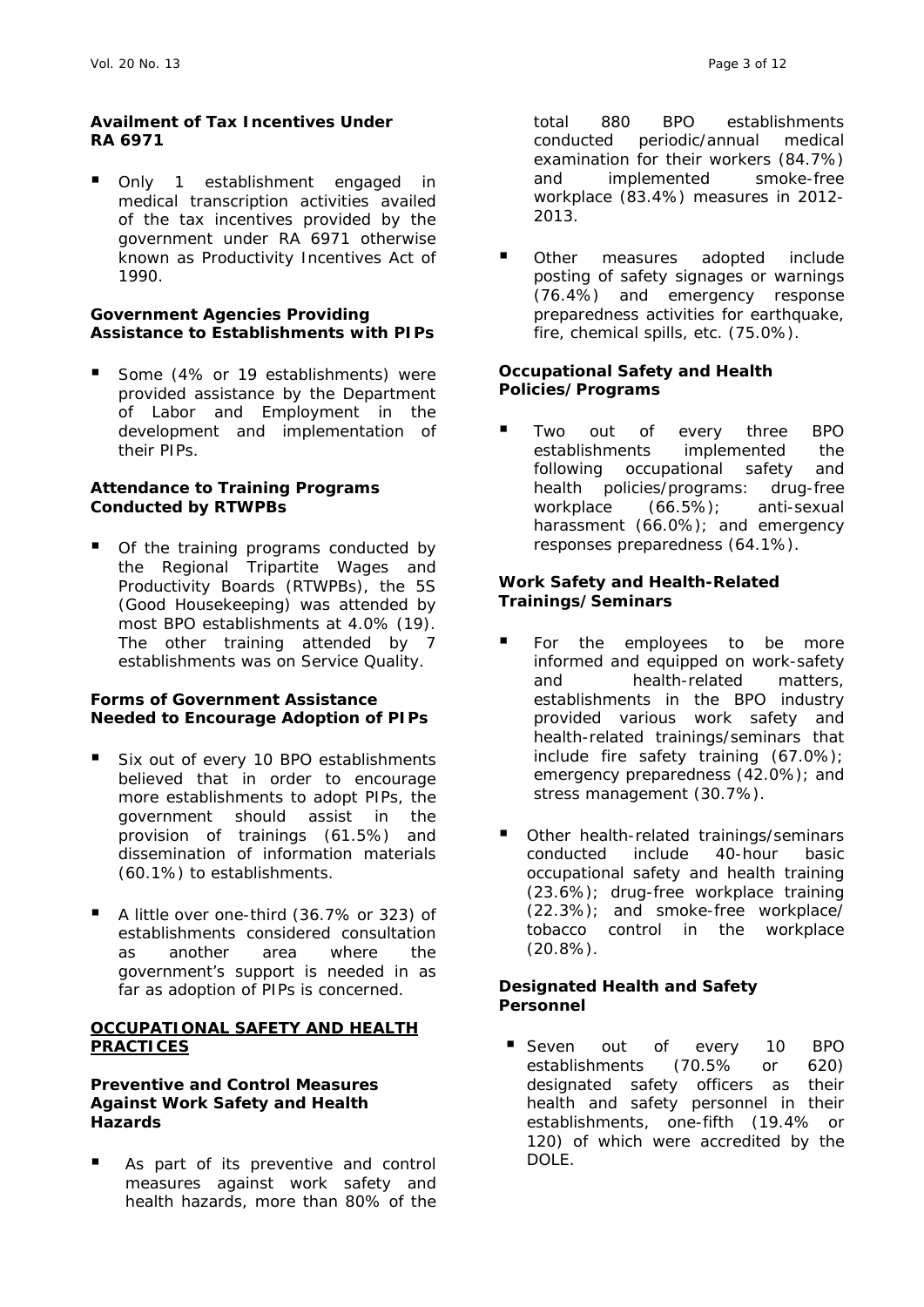Other establishments assigned trained firs-aiders (37.3% or 328); occupational health registered nurses (33.8% or 297); and occupational health physicians (21.3% or 187).

#### **OCCUPATIONAL INJURIES AND DISEASES**

#### *Measures of Safety Performance*

- In 2013, the BPO industry reported a total of 345 cases of occupational injuries, majority (98.3% or 339) of which had affected workers in call centers.
- Nine out of every 10 cases (87.5% or 302) of occupational injuries were cases without workdays lost while the rest were temporary incapacity cases (12.5% or 43).
- The frequency rate of cases of occupational injuries with workdays lost causing temporary incapacity was posted at less than 1% (0.05%).
- The incidence rate for these temporary incapacity cases was recorded at 0.10%, which means that there were 10 cases of occupational injuries with workdays lost for every 1,000,000 workers in the BPO industry.
- **Meanwhile, severity rate or workdays** lost of cases of occupational injuries resulting to temporary incapacity per 1,000,000 employee-hours of exposure was recorded as 0.19%.
- Overall, an average of 4.16 workdays was lost per temporary incapacity case.

#### *Cases of Occupational Injuries with Workdays Lost*

## *Types of Injury*

Seven out of every 10 occupational injuries were caused by fractures (69.8% or 30). Other types of occupational injuries include dislocations, sprains and strains; and traumatic amputations (both with 14.0%).

## *Parts of the Body Injured*

 Due mainly to the nature of work in the BPO industry, the most common parts of the body injured in most employees were the hands and wrists at 44.2%. This was followed by whole body or multiple sites equally injured (27.9%); lower extremities; and arms and shoulders (both with 14.0%).

## *Causes of Injury*

 The top two causes of occupational injuries were: being caught in or between moving and stationary objects (55.8%); and stepping on, striking against or struck by objects, excluding falling objects (41.9%).

## *Agents of Injury*

- Almost 7 out of every 10 cases of occupational injuries were due to machines and equipments (69.8%).
- The rest of the injuries were caused by hand tools (27.9%) and materials or objects (2.3%).

## *Cases of Injuries by Occupation*

 Almost all of the cases of occupational injuries involved plant and machine operators and assemblers (97.7%). While the rest were laborers and unskilled workers (2.3%).

## *Occupational Diseases*

- A total of 37,436 cases of occupational diseases were posted in the BPO industry in 2013. Majority (97.8% or 36,621) of these occupational diseases had afflicted workers in call centers.
- Back pain which accounted for 40.1% of the total occupational diseases was the most common type of occupational disease during the year. Other common diseases include peptic ulcer (24.9%); essential hypertension (11.4%) and other infections (7.3%).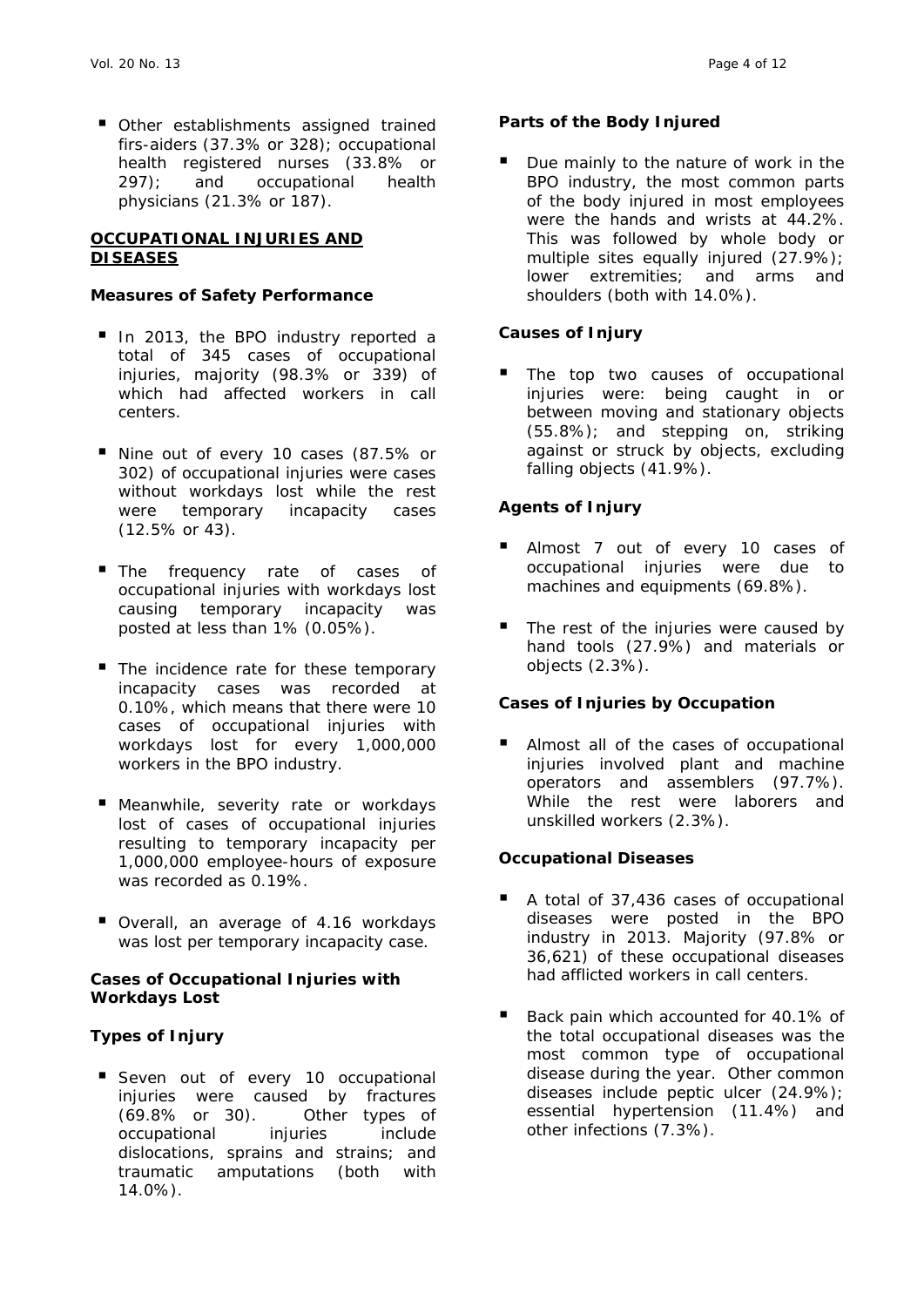#### **LABOR COST**

#### *Total Labor Cost in 2013*

The total labor cost paid for by employers in the BPO industry was posted at P159.83 billion.

#### *Direct Wages and Salaries*

**Payments made for normal/regular** working time accounted for more than four-fifths (83.6% or P109.5B) of the total P130.96 billion direct wages and salaries in 2013. Trailing behind was the share of overtime, night shift and premium pay at  $6.6\%$  ( $\neq 8.61B$ ).

#### *Remuneration for Time not Worked*

The total annual payment shouldered by employers for the employees' vacation, sick, maternity, paternity, service incentive leave union/emergency/ bereavement/burial leaves and other paid leaves for the BPO industry amounted to P1,230.95 million.

#### *Bonuses and Gratuities*

- Among the sub-components of bonuses and gratuities, the largest share of 94.8% (P12.07B) was paid by employers as year-end, seasonal and other one-time bonuses.
- **Meanwhile, expenses incurred for** additional payments in respect of vacation, supplementary to normal vacation pay and profit sharing bonuses, accounted for minimal shares equivalent to 2.7% and 2.2%, respectively.

## *Payments in Kind*

The total amount of payments in kind provided by employers to its employees amounted to P29.4 million pesos.

#### *Cost of Worker's Housing Shouldered by Employers*

Employers in the BPO industry shouldered the cost of workers' housing in the amount of  $P$  237.12 million. Of this amount, the bulk (99.8%) was paid for dwellings not owned by the establishments, including other housing costs.

#### *Employer's Social Security Expenditures*

- Compulsory social security contributions (payments to SSS, PhilHealth, GSIS and Pag-IBIG) registered the largest share of expenditures (58.5% or P5.74B) spent by employers on social security for BPO employees.
- Expenditures on collectively agreed, contractual and non-obligatory contributions to private social security schemes and insurance came second at 17.6%.

#### *Cost of Training*

 Establishments in the BPO industry incurred a total cost of P2.18 billion for the trainings provided for their employees.

#### *Cost of Welfare Services*

 The total expenses on welfare services shouldered by employers for BPO employees reached P208.44 million.

## *Other Labor Costs*

 Other labor costs paid for by employers amounted to P2.45 billion broken down into the following purposes: recruitment cost (57.3%); transportation of workers to and from work (38.1%); and cost of work clothes/protective gear (4.7%).

**FOR INQUIRIES**

Regarding this report, contact **LABOR STANDARDS AND RELATIONS STATISTICS DIVISION** at 376-1921 Regarding other statistics, contact **KNOWLEDGE MANAGEMENT AND COMMUNICATIONS DIVISION** at 462-6600 local 834 Or visit our website at http://www.psa.gov.ph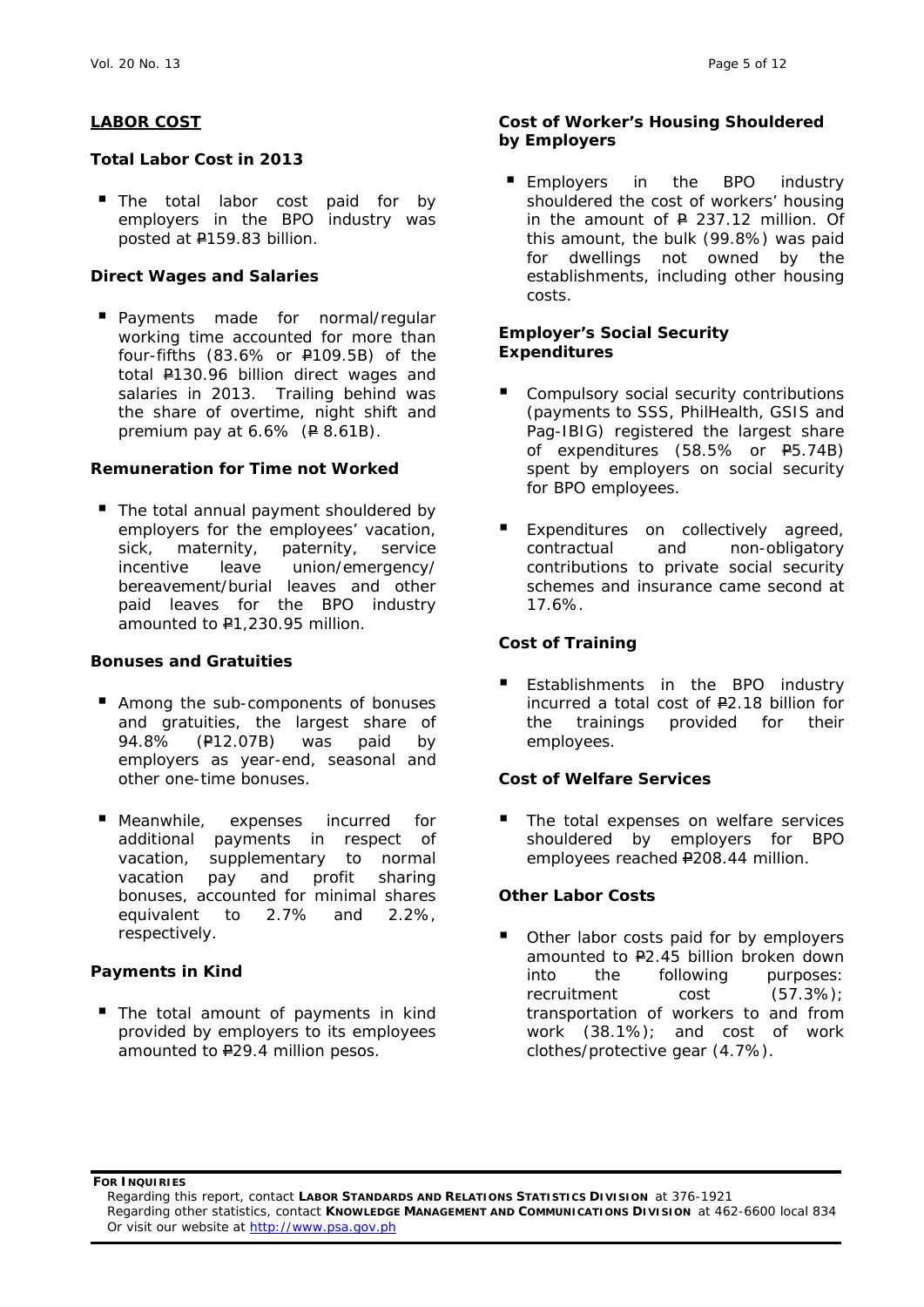| <b>INDICATOR</b>                                                      | <b>TOTAL</b> | Call<br><b>Center</b><br><b>Activities</b><br>(Voice) | <b>Medical</b><br>Transcription<br><b>Activities</b> | Computer-<br><b>Related</b><br><b>Activities</b> | <b>Animated Films</b><br>and Cartoon<br><b>Productions</b> |
|-----------------------------------------------------------------------|--------------|-------------------------------------------------------|------------------------------------------------------|--------------------------------------------------|------------------------------------------------------------|
| 1. Number of Establishment<br>(2014)                                  | 891          | 429                                                   | 21                                                   | 420                                              | 21                                                         |
| 2. Total Employment (2014)                                            | 460,518      | 389,752                                               | 2,193                                                | 66,717                                           | 1,855                                                      |
| 3. Category of Employment<br>Working owners/Unpaid<br>Workers         | 442          | 161                                                   | 15                                                   | 255                                              | 11                                                         |
| Employees                                                             | 460,076      | 389,592                                               | 2,178                                                | 66,462                                           | 1.845                                                      |
| • Managers/Executives                                                 | 21,061       | 16,182                                                | 98                                                   | 4,458                                            | 323                                                        |
| • Supervisors/Foremen                                                 | 35,823       | 28.516                                                | 119                                                  | 6.996                                            | 191                                                        |
| • Rank and File Workers                                               | 403,192      | 344,893                                               | 1,961                                                | 55,008                                           | 1,330                                                      |
| • Regular                                                             | 284,822      | 238,151                                               | 1,642                                                | 44,179                                           | 851                                                        |
| • Non-Regular                                                         | 118,369      | 106,742                                               | 319                                                  | 10,829                                           | 479                                                        |
| - Probationary Workers                                                | 90,845       | 86,411                                                | 202                                                  | 4,177                                            | 56                                                         |
| - Casual Workers                                                      | 684          |                                                       | 42                                                   | 642                                              |                                                            |
| - Contractual/Project-<br>based Workers                               | 26,256       | 20,017                                                | 76                                                   | 5,740                                            | 423                                                        |
| - Seasonal Workers                                                    | 97           | 83                                                    | $\overline{a}$                                       | 14                                               |                                                            |
| - Apprentices/Learners                                                | 488          | 231                                                   |                                                      | 257                                              |                                                            |
| 4. Specific Groups of Workers                                         |              |                                                       |                                                      |                                                  |                                                            |
| • Young workers                                                       |              |                                                       |                                                      |                                                  |                                                            |
| $(15 - 24$ years old)                                                 | 116,572      | 103,982                                               | 322                                                  | 12,093                                           | 175                                                        |
| • Female workers                                                      | 244,769      | 213,572                                               | 1,236                                                | 29,338                                           | 623                                                        |
| • Time-rated workers                                                  | 459,486      | 389,592                                               | 2,152                                                | 66,400                                           | 1,343                                                      |
| ■ Full-time workers                                                   | 456,860      | 387,146                                               | 2,133                                                | 66,339                                           | 1,242                                                      |
| - Hourly                                                              | 39,907       | 38,908                                                |                                                      | 1,000                                            |                                                            |
| - Daily                                                               | 42,565       | 34,063                                                | 303                                                  | 8,159                                            | 40                                                         |
| - Monthly                                                             | 374,387      | 314,175                                               | 1,830                                                | 57,180                                           | 1,202                                                      |
| • Part-time Workers<br>5. Establishments Engaged in<br>Subcontracting | 2,627        | 2,446                                                 | 19                                                   | 61                                               | 101                                                        |
| Within the premises of the<br>establishment                           | 564          | 340                                                   | 6                                                    | 209                                              | 10                                                         |
| - Number of agency-hired<br>workers<br>Outside the premises of the    | 12,350       | 9,713                                                 | 19                                                   | 2,527                                            | 91                                                         |
| establishment                                                         | 120          | 58                                                    | 6                                                    | 52                                               | 4                                                          |

| <b>INDICATOR</b>                                                                               | <b>TOTAL</b> | Call<br><b>Center</b><br><b>Activities</b><br>(Voice) | <b>Medical</b><br><b>Transcription</b><br><b>Activities</b> | Computer-<br>Related<br><b>Activities</b> | Animated<br><b>Films and</b><br><b>Cartoon</b><br><b>Productions</b> |
|------------------------------------------------------------------------------------------------|--------------|-------------------------------------------------------|-------------------------------------------------------------|-------------------------------------------|----------------------------------------------------------------------|
| 6. Total Vacancies (January                                                                    |              |                                                       |                                                             |                                           |                                                                      |
| 2013-June2014)                                                                                 | 325,470      | 311,916                                               | 280                                                         | 13,159                                    | 115                                                                  |
| · Easy-to-fill                                                                                 | 284,430      | 277,739                                               | 63                                                          | 6,588                                     | 41                                                                   |
| • Hard-to-fill                                                                                 | 41,040       | 34,178                                                | 217                                                         | 6,571                                     | 74                                                                   |
| • Top Hard-to-Fill Vacancies                                                                   |              |                                                       |                                                             |                                           |                                                                      |
| - Customer Service<br>Representative/<br>Associates                                            | 15,878       | 15,878                                                | $\overline{a}$                                              |                                           |                                                                      |
| - Other Computer<br>Professionals                                                              | 6,648        | 6,037                                                 | $\overline{a}$                                              | 564                                       | 47                                                                   |
| - Other Finance and Sales<br>Associate Professionals                                           | 4,949        | 4,940                                                 | Ĭ.                                                          | 9                                         |                                                                      |
| - Systems Analysts and<br>Designers                                                            | 3,403        | 805                                                   | $\qquad \qquad \blacksquare$                                | 2,598                                     |                                                                      |
| - Receptionists and<br><b>Information Clerks</b><br>- Technical and<br><b>Commercial Sales</b> | 2,062        | 1,444                                                 | $\overline{a}$                                              | 614                                       | 4                                                                    |
| Representatives                                                                                | 1,053        | 10                                                    | $\overline{a}$                                              | 1,043                                     |                                                                      |
| Personnel and Human<br>Resource Development<br>Professionals                                   | 985          | 950                                                   |                                                             | 35                                        |                                                                      |
| <b>Other Office Clerks</b>                                                                     | 614          | 98                                                    | 21                                                          | 494                                       |                                                                      |
| - Finance and<br><b>Administration Managers</b>                                                | 176          | 135                                                   |                                                             | 39                                        | 2                                                                    |
| <b>Medical Transcriptionists</b>                                                               | 114          |                                                       | 114                                                         |                                           |                                                                      |
| <b>Professional Nurses</b>                                                                     | 60           | $\overline{a}$                                        | 60                                                          |                                           |                                                                      |
| Photographers and Image<br>and Sound Recording<br>Equipment Operators                          | 15           | $\overline{a}$                                        |                                                             |                                           | 15                                                                   |
| Sales and Marketing<br>Managers                                                                | 13           | 6                                                     |                                                             | 3                                         | 4                                                                    |
| <b>Medical Technologists</b>                                                                   | 10           | $\overline{a}$                                        | 10                                                          |                                           |                                                                      |
| Authors, Journalists and<br><b>Other Writers</b>                                               | 5            | $\overline{a}$                                        | 5                                                           |                                           |                                                                      |
|                                                                                                |              |                                                       |                                                             |                                           |                                                                      |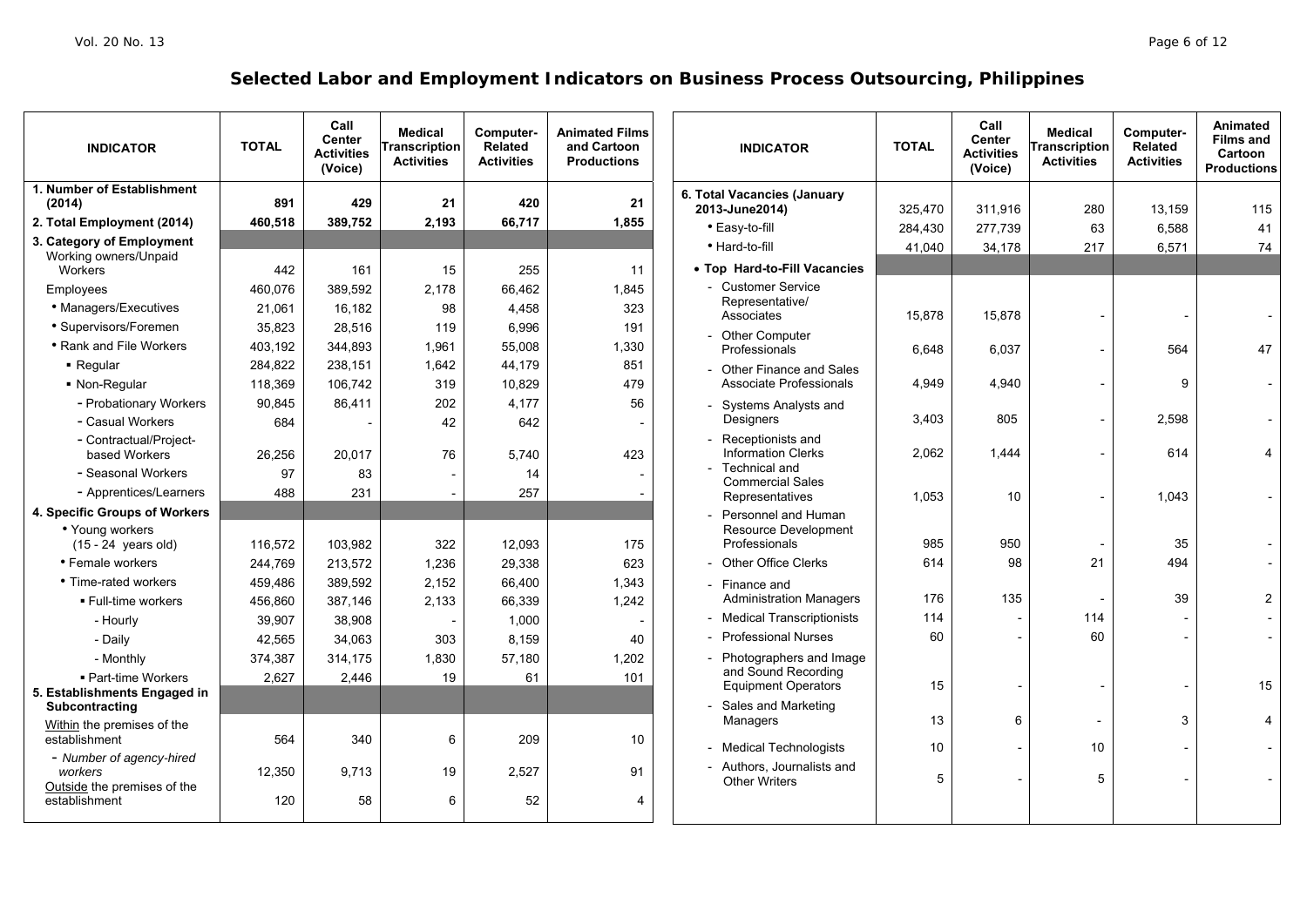| <b>INDICATOR</b>                                          | <b>TOTAL</b> | <b>Call Center</b><br><b>Activities</b><br>(Voice) | <b>Medical</b><br><b>Transcription</b><br><b>Activities</b> | Computer-<br><b>Related</b><br><b>Activities</b> | Animated<br><b>Films and</b><br>Cartoon<br><b>Productions</b> | <b>INDICATOR</b>                                             | <b>TOTAL</b>   | Call<br><b>Center</b><br><b>Activities</b><br>(Voice) | <b>Medical</b><br><b>Transcription</b><br><b>Activities</b> | Computer-<br>Related<br><b>Activities</b> | Animated<br><b>Films and</b><br>Cartoon<br><b>Productions</b> |
|-----------------------------------------------------------|--------------|----------------------------------------------------|-------------------------------------------------------------|--------------------------------------------------|---------------------------------------------------------------|--------------------------------------------------------------|----------------|-------------------------------------------------------|-------------------------------------------------------------|-------------------------------------------|---------------------------------------------------------------|
| • Top Reasons Why<br><b>Vacancies are Hard-to-Fill</b>    |              |                                                    |                                                             |                                                  |                                                               | 9. Objectives of Productivity<br><b>Improvement Programs</b> |                |                                                       |                                                             |                                           |                                                               |
| - Applicants lack needed                                  |              |                                                    |                                                             |                                                  |                                                               | (cont'd)                                                     |                |                                                       |                                                             |                                           |                                                               |
| competency/skill                                          | 534          | 318                                                | 15                                                          | 181                                              | 21                                                            | • Reduce:                                                    |                |                                                       |                                                             |                                           |                                                               |
| - Applicants lack years of<br>experience                  | 237          | 122                                                | 4                                                           | 112                                              | $\overline{\phantom{a}}$                                      | - work accidents/injuries                                    | 137            | 109                                                   | 3                                                           | 23                                        |                                                               |
| - Applicants expect high                                  |              |                                                    |                                                             |                                                  |                                                               | - rework                                                     | 125            | 69                                                    |                                                             | 53                                        |                                                               |
| salary<br>- No/Few applicants applied                     | 146          | 85                                                 | $\overline{4}$                                              | 57                                               |                                                               | - personnel downtime<br>- machine downtime                   | 121<br>78      | 79<br>44                                              | 6                                                           | 35<br>33                                  |                                                               |
| for the job                                               | 84           | 12                                                 |                                                             | 71                                               |                                                               |                                                              |                |                                                       |                                                             |                                           |                                                               |
| 7. Unionism (2014)                                        |              |                                                    |                                                             |                                                  |                                                               | • Increase:                                                  |                |                                                       |                                                             |                                           |                                                               |
| Union density rate (%)                                    |              |                                                    |                                                             | ۰                                                |                                                               | - profit<br>- volume of production                           | 176<br>123     | 113<br>62                                             | 1<br>$\overline{4}$                                         | 60<br>56                                  | $\mathbf{3}$<br>1                                             |
| Union membership                                          |              |                                                    |                                                             |                                                  |                                                               |                                                              | 175            |                                                       |                                                             |                                           |                                                               |
| 8. Productivity Improvement                               |              |                                                    |                                                             |                                                  |                                                               | • Improve product quality<br>• Others                        | 33             | 98<br>30                                              | 6                                                           | 68<br>3                                   | $\overline{a}$                                                |
| Programs (PIPs) (2013)<br><b>Establishments with PIPs</b> | 472          | 315                                                | 13                                                          | 64                                               | 80                                                            | 10. Productivity Gainsharing                                 |                |                                                       |                                                             |                                           |                                                               |
| - 5S (Good Housekeeping)                                  | 227          | 175                                                | 5                                                           | 45                                               | $\overline{a}$                                                | <b>Schemes</b>                                               | 134            | 71                                                    | 4                                                           | 57                                        | 3                                                             |
| - Suggestion/Feedback                                     |              |                                                    |                                                             |                                                  |                                                               | - Performance Bonus                                          | 111            | 65                                                    | 3                                                           | 42                                        | 3 <sup>1</sup>                                                |
| Scheme                                                    | 224          | 141                                                | 6                                                           | 75                                               | $\overline{a}$                                                | - Others                                                     | 24             | 6                                                     | 1                                                           | 17                                        |                                                               |
| - Total Quality Management<br>(TQM)                       | 201          | 141                                                | 3                                                           | 53                                               | $\overline{4}$                                                | 11. Availment of Tax Incentives<br>Under RA 6971             |                |                                                       | 1                                                           |                                           |                                                               |
| - Client Satisfaction                                     |              |                                                    |                                                             |                                                  |                                                               | 12. Government Agencies that                                 |                |                                                       |                                                             |                                           |                                                               |
| Measurement (CSM)<br>- Continuous Process                 | 182          | 135                                                | 4                                                           | 44                                               | $\overline{\phantom{a}}$                                      | <b>Provided Assistance to</b>                                |                |                                                       |                                                             |                                           |                                                               |
| Improvement                                               | 178          | 104                                                | 4                                                           | 67                                               | 4                                                             | <b>Establishments with PIPs</b><br>- DOLE                    | 19             | $\overline{13}$                                       |                                                             | 5                                         | $\mathbf{1}$                                                  |
| - Six Sigma                                               | 95           | 77                                                 | $\overline{2}$                                              | 15                                               | $\overline{\phantom{a}}$                                      | - Others                                                     | $\overline{2}$ |                                                       | 1                                                           |                                           | 1                                                             |
| - Lean Manufacturing/Lean                                 |              |                                                    |                                                             |                                                  |                                                               | 13. Attendance to RTWPB                                      |                |                                                       |                                                             |                                           |                                                               |
| Production                                                | 48           | 35                                                 |                                                             | 12                                               | $\overline{\phantom{a}}$                                      | <b>Training Programs</b>                                     |                |                                                       |                                                             |                                           |                                                               |
| Just in Time<br>9. Objectives of Productivity             | 46           | 29                                                 |                                                             | 16                                               |                                                               | - 5S (Good Housekeeping)                                     | 19             | 18                                                    |                                                             |                                           |                                                               |
| <b>Improvement Programs</b>                               |              |                                                    |                                                             |                                                  |                                                               | - Service Quality                                            | $\overline{7}$ | 6                                                     |                                                             |                                           |                                                               |
| • Shorten process cycle time                              | 191          | 127                                                | 5                                                           | 56                                               | 4                                                             |                                                              |                |                                                       |                                                             |                                           |                                                               |
| • Reduce:                                                 |              |                                                    |                                                             |                                                  |                                                               |                                                              |                |                                                       |                                                             |                                           |                                                               |
| - customer complaints                                     | 287          | 211                                                | 5                                                           | 67                                               | $\overline{\mathbf{4}}$                                       |                                                              |                |                                                       |                                                             |                                           |                                                               |
| - wastage                                                 | 145          | 107                                                | 3                                                           | 33                                               | $\overline{4}$                                                |                                                              |                |                                                       |                                                             |                                           |                                                               |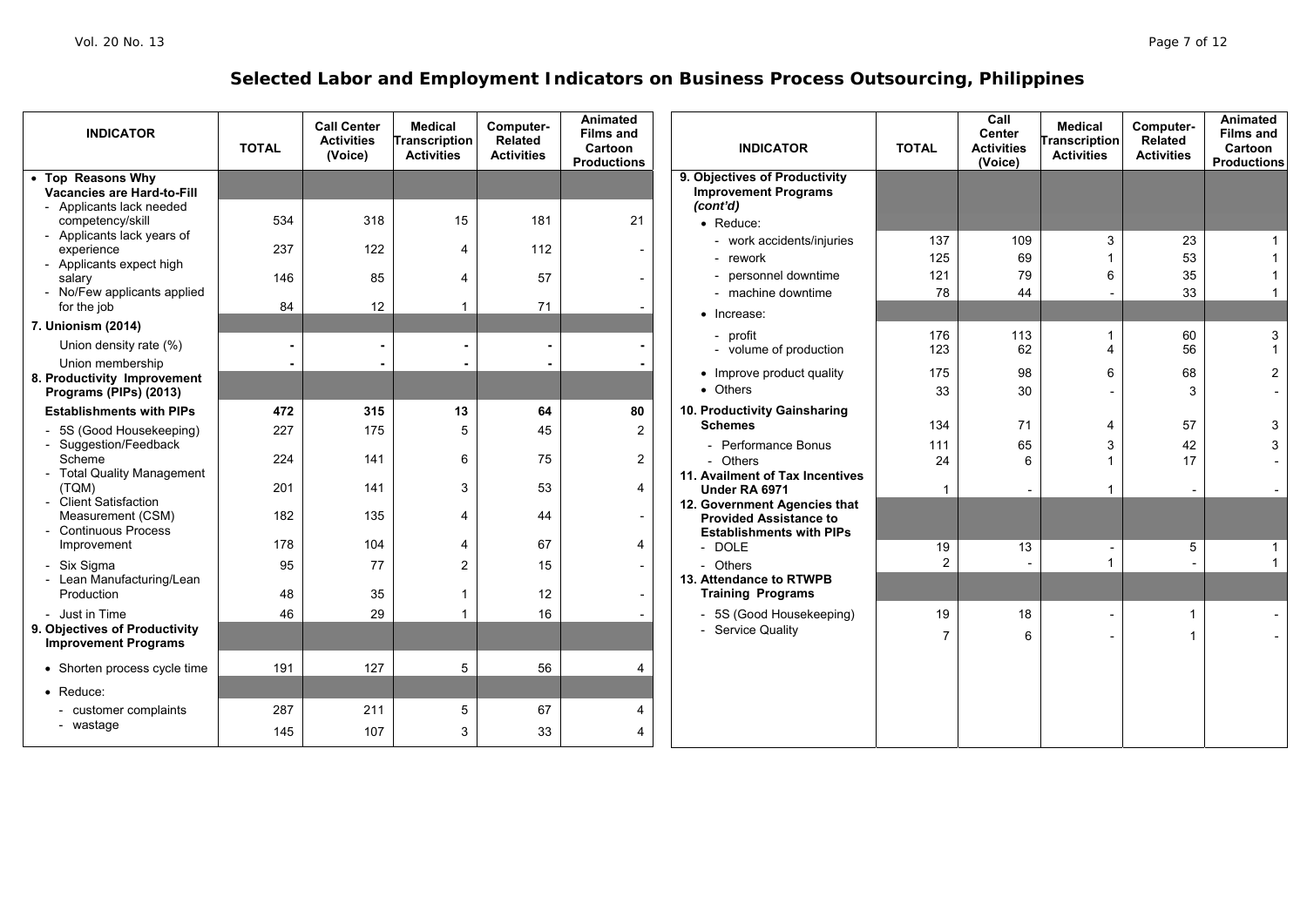| <b>INDICATOR</b>                                          | <b>TOTAL</b> | <b>Call Center</b><br><b>Activities</b><br>(Voice) | <b>Medical</b><br><b>Transcription</b><br><b>Activities</b> | Computer-<br>Related<br><b>Activities</b> | Animated<br><b>Films and</b><br>Cartoon<br><b>Productions</b> | <b>INDICATOR</b>                                                | <b>TOTAL</b> | Call<br>Center<br><b>Activities</b><br>(Voice) | <b>Medical</b><br><b>Transcription</b><br><b>Activities</b> | Computer-<br>Related<br><b>Activities</b> | Animated<br><b>Films and</b><br>Cartoon<br><b>Productions</b> |
|-----------------------------------------------------------|--------------|----------------------------------------------------|-------------------------------------------------------------|-------------------------------------------|---------------------------------------------------------------|-----------------------------------------------------------------|--------------|------------------------------------------------|-------------------------------------------------------------|-------------------------------------------|---------------------------------------------------------------|
| 14. Forms of Government<br><b>Assistance Needed to</b>    |              |                                                    |                                                             |                                           |                                                               | <b>15. Prevention and Control</b><br><b>Measures/Activities</b> |              |                                                |                                                             |                                           |                                                               |
| <b>Encourage Adoption of</b>                              |              |                                                    |                                                             |                                           |                                                               | (2012-2013) (cont'd)                                            |              |                                                |                                                             |                                           |                                                               |
| <b>PIPs</b>                                               |              |                                                    |                                                             |                                           |                                                               | - Random drug testing of                                        |              |                                                |                                                             |                                           |                                                               |
| - Training                                                | 541          | 272                                                | 11                                                          | 237                                       | 21                                                            | officers and employees<br>- Trainings on safety and             | 465          | 253                                            | 8                                                           | 195                                       | 10                                                            |
| - Consulting                                              | 323          | 191                                                | 9                                                           | 114                                       | 8                                                             | health for officers and                                         |              |                                                |                                                             |                                           |                                                               |
| - Information materials                                   | 529          | 273                                                | 9                                                           | 226                                       | 22                                                            | workers                                                         | 447          | 309                                            | $\overline{7}$                                              | 122                                       | 8                                                             |
| - Others                                                  | 41           | 26                                                 | $\mathbf{1}$                                                | 13                                        |                                                               | - Organized safety and<br>health committee                      |              | 258                                            | 9                                                           | 163                                       | 10                                                            |
| 15. Prevention and Control                                |              |                                                    |                                                             |                                           | $\overline{\phantom{a}}$                                      | Provision of work                                               | 441          |                                                |                                                             |                                           |                                                               |
| <b>Measures/Activities</b>                                |              |                                                    |                                                             |                                           |                                                               | accommodation measures                                          |              |                                                |                                                             |                                           |                                                               |
| $(2012 - 2013)$                                           |              |                                                    |                                                             |                                           |                                                               | to support workers with                                         |              |                                                |                                                             |                                           |                                                               |
| - Periodic/annual medical                                 |              |                                                    |                                                             |                                           |                                                               | tuberculosis (e.g., flexible                                    |              |                                                |                                                             |                                           |                                                               |
| exam of workers                                           | 745          | 362                                                | 13                                                          | 342                                       | 28                                                            | leave/work schedule)                                            | 383          | 236                                            | 8                                                           | 131                                       | 8                                                             |
| Smoke-free workplace                                      | 734          | 357                                                | 18                                                          | 327                                       | 32                                                            | 16. Occupational Safety and                                     |              |                                                |                                                             |                                           |                                                               |
| Posting of safety signages                                |              |                                                    |                                                             |                                           |                                                               | <b>Health Policies/ Programs</b>                                |              |                                                |                                                             |                                           |                                                               |
| or warnings                                               | 672          | 374                                                | 14                                                          | 258                                       | 26                                                            | $(2012 - 2013)$                                                 |              |                                                |                                                             |                                           |                                                               |
| <b>Emergency response</b>                                 |              |                                                    |                                                             |                                           |                                                               | - Drug-Free Workplace                                           |              |                                                |                                                             |                                           |                                                               |
| preparedness activities for<br>earthquake, fire, chemical |              |                                                    |                                                             |                                           |                                                               | Policy and Program<br>- Anti-Sexual Harassment                  | 585          | 305                                            | 15                                                          | 243                                       | 22                                                            |
| spills, etc.                                              | 660          | 353                                                | 15                                                          | 267                                       | 25                                                            | Policy                                                          | 581          | 296                                            | 12                                                          | 259                                       | 15                                                            |
| - Regular inspection and                                  |              |                                                    |                                                             |                                           |                                                               | <b>Emergency Response</b>                                       |              |                                                |                                                             |                                           |                                                               |
| maintenance of equipment                                  | 640          | 344                                                | 10                                                          | 260                                       | 28                                                            | Preparedness Program                                            | 564          | 304                                            | 13                                                          | 225                                       | 22                                                            |
| - Maintenance of mechanical                               |              |                                                    |                                                             |                                           |                                                               | Healthy Lifestyle Program                                       |              |                                                |                                                             |                                           |                                                               |
| and electrical facilities                                 | 613          | 343                                                | 12                                                          | 230                                       | 28                                                            | such as smoking cessation,                                      |              |                                                |                                                             |                                           |                                                               |
| - Appointed safety/health                                 |              |                                                    |                                                             |                                           |                                                               | regular physical exercise,<br>good nutrition and stress         |              |                                                |                                                             |                                           |                                                               |
| officers and/or first aiders                              | 571          | 299                                                | 9                                                           | 243                                       | 20                                                            | management                                                      | 468          | 269                                            | 12                                                          | 184                                       | 3                                                             |
| - Advocacy, education and<br>training on drug-free        |              |                                                    |                                                             |                                           |                                                               | <b>Accident Investigation</b>                                   |              |                                                |                                                             |                                           |                                                               |
| workplace                                                 | 537          | 337                                                | 6                                                           | 178                                       | 16                                                            | Program                                                         | 332          | 196                                            | 8                                                           | 121                                       | 7 <sup>1</sup>                                                |
| - Workers' orientation on                                 | 536          | 352                                                | 13                                                          | 158                                       | 14                                                            | <b>Accident Prevention</b>                                      |              |                                                |                                                             |                                           |                                                               |
| safety and health hazards                                 |              |                                                    |                                                             |                                           |                                                               | Program                                                         | 328          | 180                                            | 9                                                           | 131                                       | 9                                                             |
| at work                                                   |              |                                                    |                                                             |                                           |                                                               | Monitoring/Surveillance of                                      |              |                                                |                                                             |                                           |                                                               |
| Dissemination of info                                     |              |                                                    |                                                             |                                           |                                                               | Occupational and Work-                                          |              |                                                |                                                             |                                           |                                                               |
| materials on safety and                                   |              |                                                    |                                                             |                                           |                                                               | Related Injuries and<br><b>Illnesses</b>                        | 320          | 187                                            | 8                                                           | 105                                       | 20                                                            |
| health                                                    | 529          | 321                                                | 13                                                          | 181                                       | 15                                                            | Policy on Non-                                                  |              |                                                |                                                             |                                           |                                                               |
| - Perform corrective action                               | 468          | 270                                                | 6                                                           | 178                                       | 14                                                            | <b>Discrimination of Workers</b>                                |              |                                                |                                                             |                                           |                                                               |
| programs and audits                                       |              |                                                    |                                                             |                                           |                                                               | who have/had PTB                                                | 306          | 215                                            | $\overline{7}$                                              | 78                                        | 6                                                             |
|                                                           |              |                                                    |                                                             |                                           |                                                               |                                                                 |              |                                                |                                                             |                                           |                                                               |
|                                                           |              |                                                    |                                                             |                                           |                                                               | <b>Tuberculosis Prevention</b>                                  | 268          | 159                                            | 6                                                           | 96                                        | $\overline{7}$                                                |
|                                                           |              |                                                    |                                                             |                                           |                                                               | and Control Program                                             |              |                                                |                                                             |                                           |                                                               |
|                                                           |              |                                                    |                                                             |                                           |                                                               |                                                                 |              |                                                |                                                             |                                           |                                                               |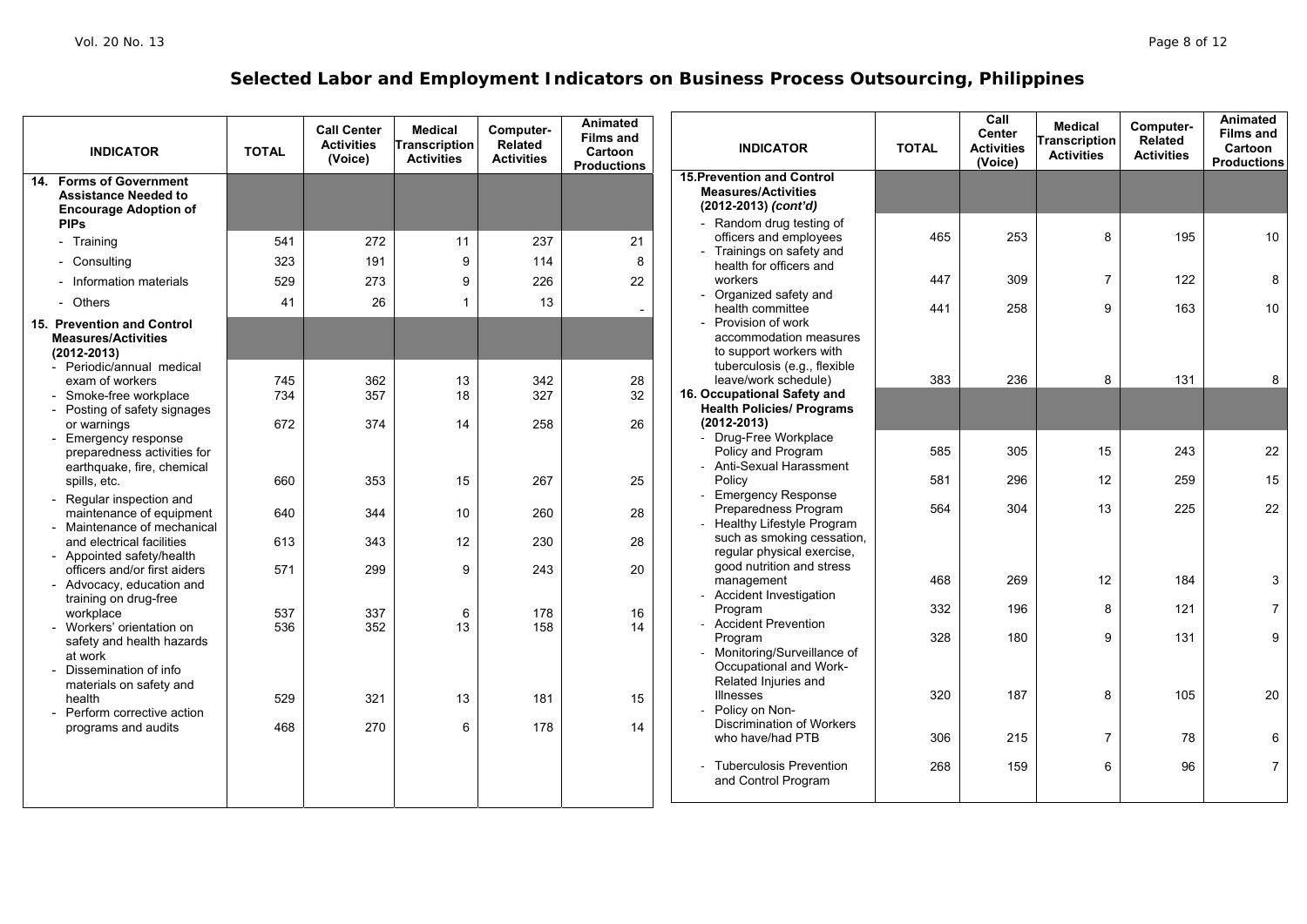| <b>INDICATOR</b>                                                                                    | <b>TOTAL</b>      | Call<br>Center<br><b>Activities</b><br>(Voice) | <b>Medical</b><br><b>Transcription</b><br><b>Activities</b> | Computer-<br>Related<br><b>Activities</b> | Animated<br><b>Films and</b><br>Cartoon<br><b>Productions</b> | <b>INDICATOR</b>                                                                    | <b>TOTAL</b>     | Call<br>Center<br><b>Activities</b><br>(Voice) | <b>Medical</b><br>ranscription<br><b>Activities</b> | Computer-<br>Related<br><b>Activities</b> | Animated<br><b>Films and</b><br>Cartoon<br><b>Productions</b> |
|-----------------------------------------------------------------------------------------------------|-------------------|------------------------------------------------|-------------------------------------------------------------|-------------------------------------------|---------------------------------------------------------------|-------------------------------------------------------------------------------------|------------------|------------------------------------------------|-----------------------------------------------------|-------------------------------------------|---------------------------------------------------------------|
| 16. Occupational Safety and<br><b>Health Policies/ Programs</b><br>(2012-2013) (cont'd)             |                   |                                                |                                                             |                                           |                                                               | 17. Work Safety and Health<br><b>Related Trainings/</b><br>Seminars (cont'd)        |                  |                                                |                                                     |                                           |                                                               |
| Policy on Non-Discrimi-<br>nation of workers<br>confirmed/suspected/<br>perceived to have Hepatitis |                   |                                                |                                                             |                                           |                                                               | - Tuberculosis Prevention<br>and Control in the<br>Workplace                        | 151              | 71                                             | $\overline{1}$                                      | 78                                        | $\mathbf{1}$                                                  |
| <b>B</b> infection<br>HIV and AIDS Prevention<br>and Control Policy and                             | 266               | 197                                            | 3                                                           | 62                                        | 5                                                             | Prevention and Control of<br>Lifestyle-Related<br>Disease/Healthy Lifestyle         | 148              | 109                                            |                                                     | 38                                        | $\overline{\phantom{a}}$                                      |
| Program<br>Policy on Non-discrimi-<br>nation of Workers                                             | 263               | 171                                            | 6                                                           | 78                                        | 8                                                             | - Hepatitis B Prevention<br>and Control in the<br>Workplace                         | 137              | 89                                             |                                                     | 48                                        | $\mathbf{1}$                                                  |
| confirmed/suspected/<br>perceived to have HIV<br>infection                                          | 250               | 177                                            | $\overline{7}$                                              | 61                                        | 6                                                             | 18. Designated Health and<br><b>Safety Personnel in the</b><br><b>Establishment</b> |                  |                                                |                                                     |                                           |                                                               |
| <b>Employee Assistance</b><br>Program related to<br>substance abuse, to<br>include treatment.       |                   |                                                |                                                             |                                           |                                                               | - Trained First-Aider<br>- Occupational Health                                      | 328              | 161                                            | 5                                                   | 153                                       | 9                                                             |
| rehabilitation and referral<br>services<br>Hepatitis B Prevention and                               | 236               | 143                                            | 5                                                           | 88                                        |                                                               | <b>Registered Nurse</b><br>- Occupational Health<br>Physician                       | 297<br>187       | 197<br>155                                     | $\overline{c}$<br>$\mathbf{1}$                      | 95<br>29                                  | $\overline{2}$<br>$\boldsymbol{2}$                            |
| Control Policy and Program<br>Ergonomics Program<br>17. Work Safety and Health-                     | 234<br>207        | 145<br>145                                     | 3<br>5                                                      | 85<br>49                                  | $\overline{\mathbf{1}}$<br>9                                  | - Dentist<br>Safety Officer<br>Accredited by DOLE                                   | 12<br>620<br>120 | 11<br>263<br>78                                | 18<br>$\overline{c}$                                | $\overline{1}$<br>300<br>39               | $\overline{\phantom{a}}$<br>39<br>$\mathbf{1}$                |
| <b>Related Trainings/</b><br><b>Seminars</b>                                                        |                   |                                                |                                                             |                                           |                                                               | - Others                                                                            | 115              | 55                                             | 9                                                   | 46                                        | 6                                                             |
| - Fire Safety Training<br>Emergency Preparedness<br>- Stress Management<br>- 40-Hour Basic          | 590<br>370<br>270 | 314<br>220<br>158                              | 11<br>$\overline{7}$<br>$\overline{1}$                      | 244<br>127<br>109                         | 22<br>16<br>$\overline{1}$                                    |                                                                                     |                  |                                                |                                                     |                                           |                                                               |
| Occupational Safety and<br><b>Health Training</b><br>Drug-Free Workplace                            | 208               | 140                                            | $\overline{1}$                                              | 61                                        | 6                                                             |                                                                                     |                  |                                                |                                                     |                                           |                                                               |
| Training<br>Smoke-Free Workplace/<br>Tobacco Control in the                                         | 196               | 103                                            | $\overline{1}$                                              | 91                                        | $\mathbf{1}$                                                  |                                                                                     |                  |                                                |                                                     |                                           |                                                               |
| Workplace<br>- HIV and AIDS Prevention<br>and Control in the                                        | 183<br>168        | 79<br>114                                      | 3                                                           | 100<br>52                                 | $\overline{2}$<br>$\overline{2}$                              |                                                                                     |                  |                                                |                                                     |                                           |                                                               |
| Workplace                                                                                           |                   |                                                |                                                             |                                           |                                                               |                                                                                     |                  |                                                |                                                     |                                           |                                                               |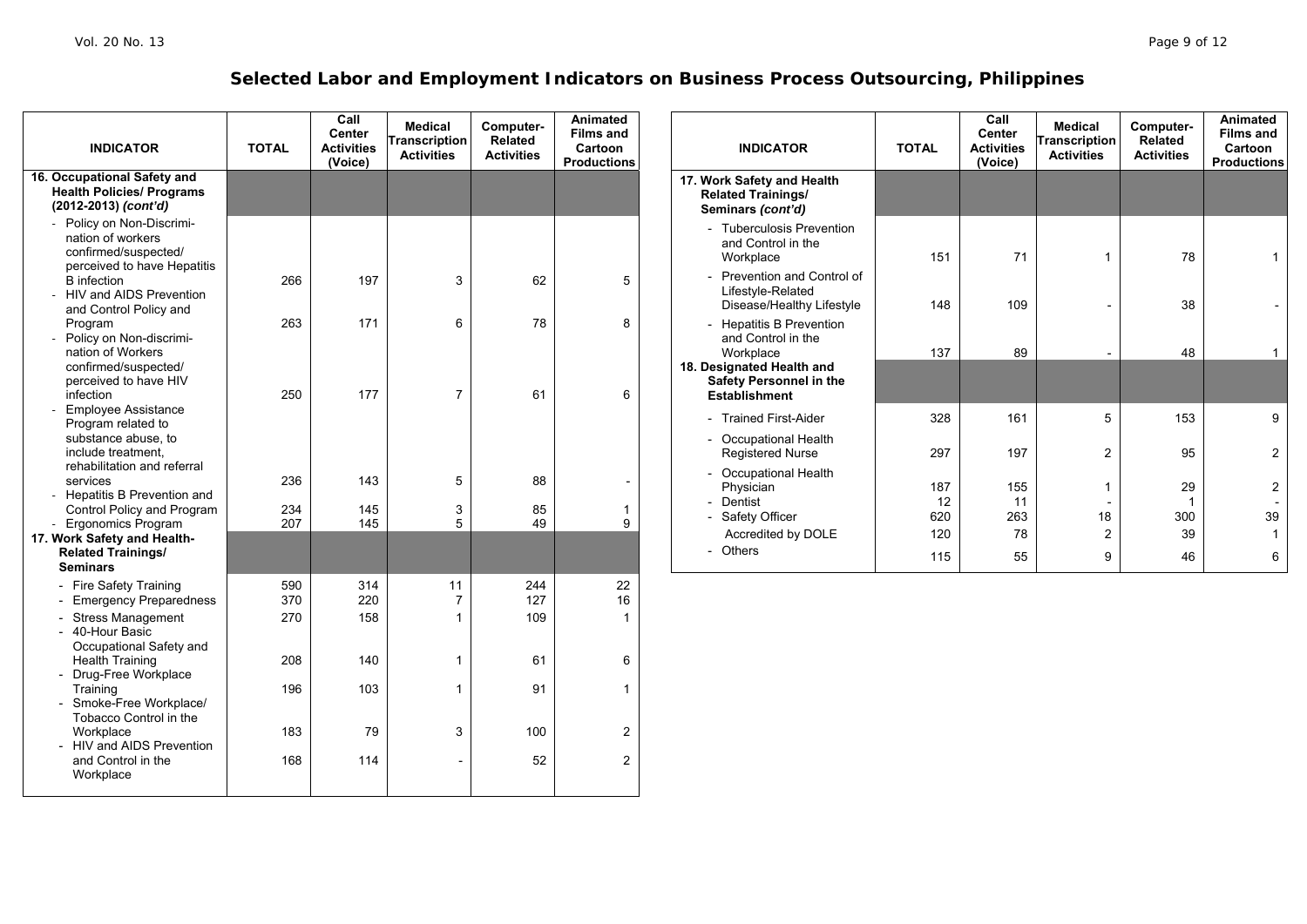|                                   |                          | <b>With Workdays Lost</b> |                          |                          |            |            |                  |                                                        |                | <b>Call Center</b> | <b>Medical</b>       | Computer-         | Animated                      |
|-----------------------------------|--------------------------|---------------------------|--------------------------|--------------------------|------------|------------|------------------|--------------------------------------------------------|----------------|--------------------|----------------------|-------------------|-------------------------------|
|                                   |                          |                           |                          |                          | Non-Fatal  |            | Without          |                                                        |                | <b>Activities</b>  | <b>Transcription</b> | Related           | <b>Films and</b>              |
| <b>INDICATOR</b>                  | <b>TOTAL</b>             | <b>Total</b>              | Fatal                    |                          | Permanent  | Temporary  | Workdays<br>Lost | <b>INDICATOR</b>                                       | <b>TOTAL</b>   | (Voice)            | <b>Activities</b>    | <b>Activities</b> | Cartoon<br><b>Productions</b> |
|                                   |                          |                           |                          | <b>Total</b>             | Incapacity | Incapacity |                  | 20. Cases of Occupational                              |                |                    |                      |                   |                               |
| 19. Measure of Safety             |                          |                           |                          |                          |            |            |                  | Injuries with Workdays Lost                            |                |                    |                      |                   |                               |
| Performance (2013)                |                          |                           |                          |                          |            |            |                  | • By Type of Injury                                    |                |                    |                      |                   |                               |
| <b>Cases of</b>                   |                          |                           |                          |                          |            |            |                  | Superficial Injuries and                               |                |                    |                      |                   |                               |
| <b>Occupational Injuries</b>      |                          |                           |                          |                          |            |            |                  | open wounds                                            |                |                    |                      |                   |                               |
| Total                             |                          |                           |                          |                          |            |            |                  | Fractures                                              | 30             | 30                 |                      |                   |                               |
| Call center activities            | 345                      | 43                        |                          | 43                       |            | 43         | 302              | Dislocations, sprains and                              |                |                    |                      |                   |                               |
| (Voice)                           | 339                      | 43                        | $\overline{\phantom{a}}$ | 43                       |            | 43         | 296              | strains                                                | 6              | 6                  |                      |                   |                               |
| Computer-related                  |                          |                           |                          |                          |            |            |                  | Traumatic amputations                                  | 6              | 6                  |                      |                   |                               |
| activities                        | 5                        | $\overline{\phantom{a}}$  | $\overline{\phantom{a}}$ | $\overline{\phantom{0}}$ |            |            | 5                | • By Part of the Body<br>Injured                       |                |                    |                      |                   |                               |
| - Frequency Rates                 |                          |                           |                          |                          |            |            |                  | Arm and Shoulder                                       | $\,6\,$        | 6                  |                      |                   |                               |
| Total                             |                          | 0.05                      |                          | 0.05                     |            | 0.05       |                  | Wrist and hand                                         | 19             | 19                 |                      |                   |                               |
| Call center activities            | $\overline{\phantom{a}}$ |                           |                          |                          |            |            |                  | <b>Lower Extremities</b>                               | 6              | 6                  |                      |                   |                               |
| (Voice)                           |                          | 0.06                      |                          | 0.06                     |            | 0.06       |                  | Whole Body or Multiple                                 |                |                    |                      |                   |                               |
| - Incidence Rates                 |                          |                           |                          |                          |            |            |                  | Sites Equally Injured                                  | 12             | 12                 |                      |                   |                               |
| Total                             |                          |                           |                          |                          |            |            |                  | • By Cause of Injury                                   |                |                    |                      |                   |                               |
|                                   | $\overline{\phantom{a}}$ | 0.10                      |                          | 0.10                     |            | 0.10       |                  | Struck by falling objects                              | $\overline{1}$ | -1                 |                      |                   |                               |
| Call center activities<br>(Voice) |                          | 0.12                      |                          | 0.12                     |            | 0.12       |                  | Stepping on, striking against<br>or struck by objects, |                |                    |                      |                   |                               |
| - Severity Rates                  |                          |                           |                          |                          |            |            |                  | excluding falling objects                              | 18             | 18                 |                      |                   |                               |
|                                   |                          |                           |                          |                          |            |            |                  | Caught in or between                                   |                |                    |                      |                   |                               |
| Total                             |                          |                           |                          |                          |            | 0.19       |                  | objects<br>• By agent of Injury                        | 24             | 24                 |                      |                   |                               |
| Call center activities<br>(Voice) |                          |                           |                          |                          |            | 0.23       |                  | Hand tools                                             | 12             | 12                 |                      |                   |                               |
| - Average workdays                |                          |                           |                          |                          |            |            |                  | Machines, equipment                                    | 30             | 30                 |                      |                   |                               |
| lost                              |                          |                           |                          |                          |            |            |                  | Materials, objects                                     |                |                    |                      |                   |                               |
| Total                             |                          |                           |                          |                          |            | 4.16       |                  | • By Major Occupation                                  |                |                    |                      |                   |                               |
| Call center activities            |                          |                           |                          |                          |            |            |                  | Plant and machine<br>operators and                     |                |                    |                      |                   |                               |
| (Voice)                           |                          |                           |                          |                          |            | 4.16       |                  | assemblers                                             | 42             | 42                 |                      |                   |                               |
|                                   |                          |                           |                          |                          |            |            |                  | Laborers and unskilled                                 |                |                    |                      |                   |                               |
|                                   |                          |                           |                          |                          |            |            |                  | workers                                                | 1              |                    |                      |                   |                               |
|                                   |                          |                           |                          |                          |            |            |                  |                                                        |                |                    |                      |                   |                               |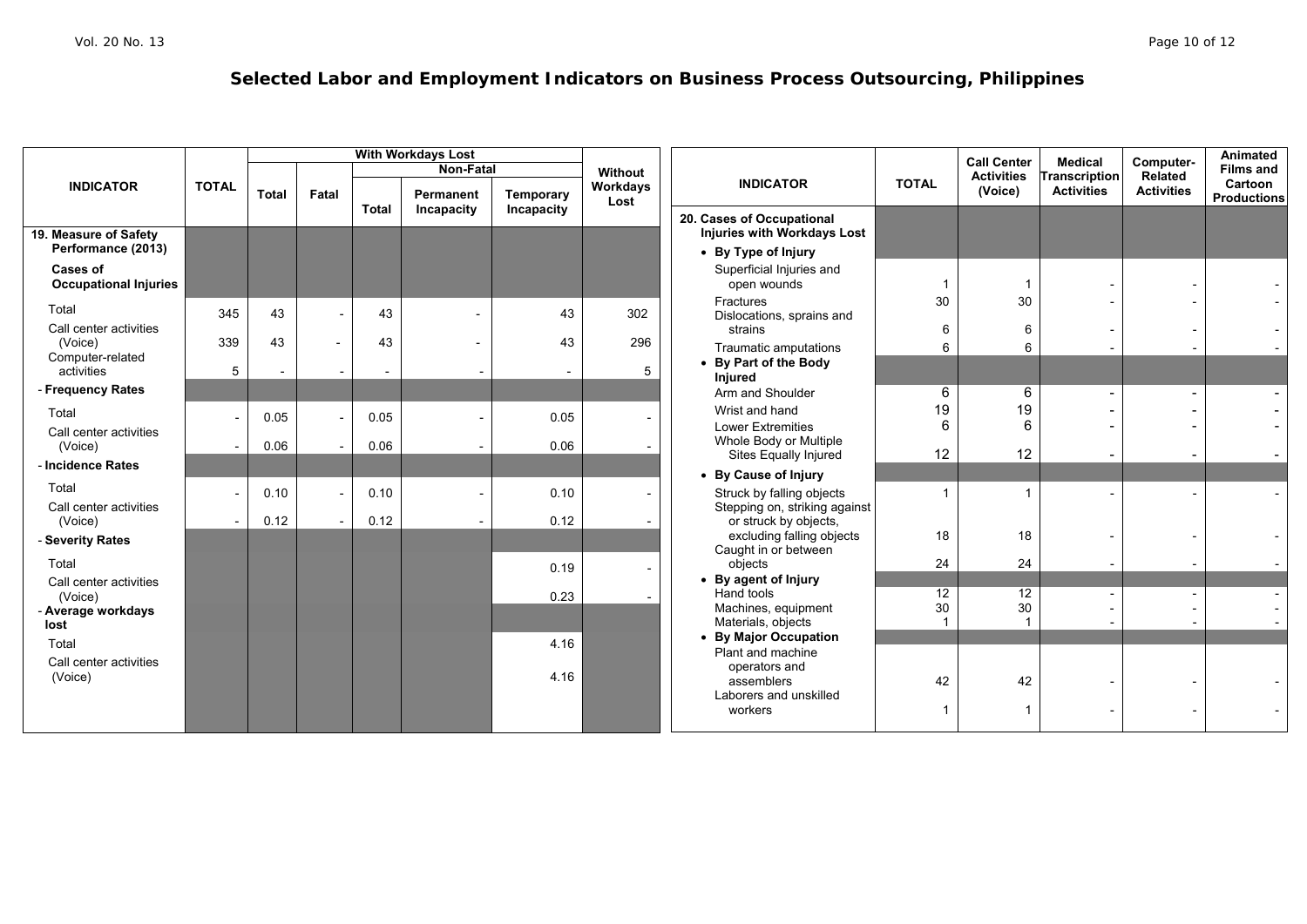| <b>INDICATOR</b>                                                                                 | <b>TOTAL</b>   | <b>Call Center</b><br><b>Activities</b><br>(Voice) | Medical<br>Transcription<br><b>Activities</b> | Computer-<br>Related<br><b>Activities</b> | Animated<br><b>Films and</b><br>Cartoon<br><b>Productions</b> | <b>INDICATOR</b>                                                                | <b>TOTAL</b> | <b>Call Center</b><br><b>Activities</b><br>(Voice) | <b>Medical</b><br><b>Transcription</b><br><b>Activities</b> | Computer-<br><b>Related</b><br><b>Activities</b> | <b>Animated</b><br><b>Films and</b><br>Cartoon<br><b>Productions</b> |
|--------------------------------------------------------------------------------------------------|----------------|----------------------------------------------------|-----------------------------------------------|-------------------------------------------|---------------------------------------------------------------|---------------------------------------------------------------------------------|--------------|----------------------------------------------------|-------------------------------------------------------------|--------------------------------------------------|----------------------------------------------------------------------|
| <b>21.Occupational Diseases</b><br>(2013)                                                        | 37.436         | 36,621                                             | 184                                           | 628                                       | 4                                                             | 22. Direct wages and salaries<br>(in million pesos) (cont'd)                    | 130,958.98   | 104,536.69                                         | 526.80                                                      | 24,343.46                                        | 1,552.02                                                             |
| Occupational dermatitis                                                                          | 2,100          | 2,100                                              | $\overline{\phantom{a}}$                      |                                           |                                                               | - Cost of living allowance                                                      |              |                                                    |                                                             |                                                  |                                                                      |
| Occupational asthma                                                                              | 1,468          | 1,457                                              | 3                                             | 8                                         |                                                               | and other guaranteed and<br>regularly paid allowances                           | 6,961.91     | 6,277.52                                           | 31.18                                                       | 628.55                                           | 24.68                                                                |
| Acute poisonings                                                                                 | 6              | 6                                                  |                                               | $\overline{\phantom{a}}$                  |                                                               | 23. Remuneration of time not                                                    |              |                                                    |                                                             |                                                  |                                                                      |
| <b>Deafness</b>                                                                                  | $\overline{7}$ | 6                                                  | $\overline{\phantom{0}}$                      | $\overline{1}$                            |                                                               | worked (in million pesos)                                                       | 1,230.95     | 1,082.03                                           | 0.05                                                        | 145.18                                           | 3.69                                                                 |
| <b>Tuberculosis</b>                                                                              | 258            | 224                                                | $\mathbf{1}$                                  | 29                                        | $\Delta$                                                      | 24. Bonuses and gratuities<br>(in million pesos)                                | 12,732.16    | 9.951.68                                           | 48.00                                                       | 2.597.43                                         | 135.05                                                               |
| Other Infections                                                                                 | 2,734          | 2,733                                              | $\overline{1}$                                |                                           |                                                               | - Year-end, seasonal and                                                        |              |                                                    |                                                             |                                                  |                                                                      |
| Cataract                                                                                         |                |                                                    |                                               | $\overline{\phantom{a}}$                  |                                                               | other one-time bonuses                                                          | 12,070.24    | 9,457.83                                           | 38.42                                                       | 2,447.42                                         | 126.56                                                               |
| Cardio-vascular diseases                                                                         | 11             | $\overline{7}$                                     | $\overline{\phantom{a}}$                      | 4                                         |                                                               | - Profit sharing bonuses                                                        | 282.80       | 194.65                                             | 0.29                                                        | 87.86                                            | $\overline{\phantom{a}}$                                             |
| <b>Essential hypertension</b>                                                                    | 4,271          | 4.121                                              | 20                                            | 130                                       |                                                               | - Additional payments in                                                        |              |                                                    |                                                             |                                                  |                                                                      |
| Peptic ulcer                                                                                     | 9,303          | 9,253                                              |                                               | 49                                        |                                                               | respect of vacation,                                                            |              |                                                    |                                                             |                                                  |                                                                      |
| Carpal tunnel                                                                                    | 147            | 108                                                | 4                                             | 36                                        |                                                               | supplementary to normal<br>vacation pay                                         | 349.75       | 271.40                                             | 9.29                                                        | 60.58                                            | 8.48                                                                 |
| Shoulder tenditis                                                                                | 219            | 198                                                |                                               | 21                                        |                                                               | 25.<br><b>Payments in kind</b>                                                  | 29.36        | 27.79                                              |                                                             | 1.57                                             | $\overline{\phantom{a}}$                                             |
| Neck-shoulder pain                                                                               | 1,898          | 1797                                               | 48                                            | 53                                        |                                                               | 26. Cost of workers' housing                                                    |              |                                                    |                                                             |                                                  |                                                                      |
| Back pain                                                                                        | 15,012         | 14610                                              | 108                                           | 295                                       |                                                               | shouldered by employer                                                          | 237.12       | 103.50                                             | 1.04                                                        | 127.60                                           | 4.98                                                                 |
| <b>TOTAL LABOR COST</b><br>(in million pesos)                                                    | 159,834.17     | 128,226.74                                         | 606.76                                        | 29,109.66                                 | 1.891.01                                                      | - Cost for establishment-<br>owned dwellings                                    | 0.56         | 0.19                                               | 0.38                                                        |                                                  | $\overline{\phantom{a}}$                                             |
| 22. Direct wages and salaries                                                                    | 130,958.98     | 104,536.69                                         | 526.80                                        | 24,343.46                                 | 1,552.02                                                      | - Cost for dwellings not<br>owned by establishments                             |              |                                                    |                                                             |                                                  |                                                                      |
| Pay for normal/working                                                                           |                |                                                    |                                               |                                           |                                                               | and other housing costs                                                         | 236.56       | 103.31                                             | 0.67                                                        | 127.60                                           | 4.98                                                                 |
| time<br>Commission of                                                                            | 109,498.81     | 85,521.05                                          | 452.07                                        | 22,128.72                                 | 1.396.98                                                      | <b>Employer's social</b><br>27.<br>security expenditures<br>- Compulsory social | 9,802.18     | 8,033.74                                           | 29.26                                                       | 1,551.86                                         | 187.31                                                               |
| employees and their<br>share in service charges                                                  | 586.56         | 540.15                                             | 0.01                                          | 44.96                                     | 1.45                                                          | security contributions                                                          | 5.735.20     | 4.745.76                                           | 20.56                                                       | 893.31                                           | 76.56                                                                |
| Overtime, night shift and<br>premium pay<br>- Payments under bonus,<br>productivity, performance | 8,606.80       | 7,833.87                                           | 40.42                                         | 700.97                                    | 31.55                                                         |                                                                                 |              |                                                    |                                                             |                                                  |                                                                      |
| and other incentive<br>scheme                                                                    | 5,304.89       | 4,364.11                                           | 3.14                                          | 840.28                                    | 97.36                                                         |                                                                                 |              |                                                    |                                                             |                                                  |                                                                      |